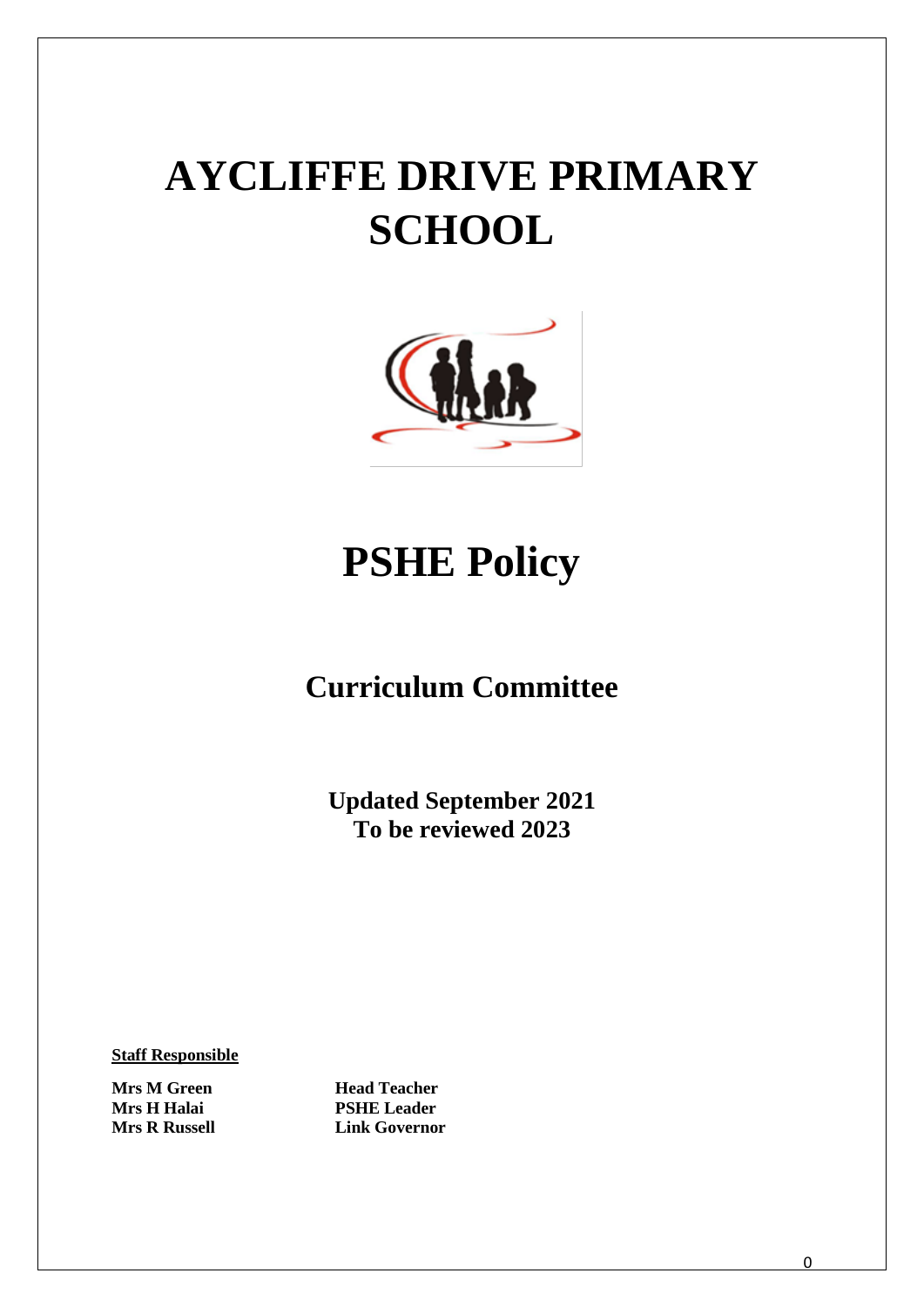#### **How do we teach PSHE?**

#### *Intent:*

At Aycliffe Drive Primary School we aim to create a happy, purposeful and supportive environment where children are enabled to become successful learners, develop their full potential and achieve the highest educational standards they can. We have a passionate commitment to learning and recognition of the uniqueness of individual learners. It is driven by our desire to offer the best possible education for our pupils in partnership with parents, Governors and the local community. We believe a collaborative culture is fundamental in enabling children to develop personally and emotionally, and as young citizens. Children grow up in a complex and ever-changing world and are exposed to an increasing range of influences.

As a school we aim to build on and complement the learning that has already started at home to provide the knowledge, understanding and skills that children need to lead healthy, fulfilling and meaningful lives, both now and in the future. Personal, Social, Health and Economic Education (PSHE) are central to our school's ethos, supporting children in their development, and underpinning learning in the classroom, school, and in the wider community. This is why we have worked hard to embed the PSHE curriculum and become a flagship school. Values are fundamental expressions of what we think and believe.

As a school we encourage children to think about personal and social values, to become aware of, and involved in the life and concerns of their community and society, and so develop their capacity to be active and effective future citizens. PSHE education equips children with the knowledge, understanding, skills and strategies required to live healthy, safe, productive, capable, responsible and balanced lives. It encourages them to be enterprising and supports them in making effective transitions, positive learning and career choices, and in achieving economic wellbeing.

A critical component of PSHE education is providing opportunities for children to reflect on, and clarify, their own values and attitudes and explore the complex and, sometimes conflicting, range of values and attitudes they encounter now and in the future. PSHE education is taught using the PSHE Association guidance as a planned, developmental programme of learning through which children acquire the knowledge, understanding and skills they need to manage their lives now and in the future. As part of a whole-school approach, PSHE education develops the qualities and attributes pupils need to thrive as individuals, family members and members of society. Further it can help reduce or remove many of the barriers to learning experienced by pupils, significantly improving their capacity to learn and achieve.

PSHE education also makes a significant contribution to pupils' spiritual, moral, social and cultural (SMSC) development, their behaviour and safety, and to their emotional wellbeing. PSHE education contributes to personal development by helping pupils to build their confidence, resilience and self-esteem, and to identify and manage risk, make informed choices and understand what influences their decisions. It enables them to recognise, accept and shape their identities, to understand and accommodate difference and change, to manage emotions and to communicate constructively in a variety of settings. Developing an understanding of themselves, empathy and the ability to work with others will help pupils to form and maintain good relationships, develop the essential skills for future employability and better enjoy and manage their lives.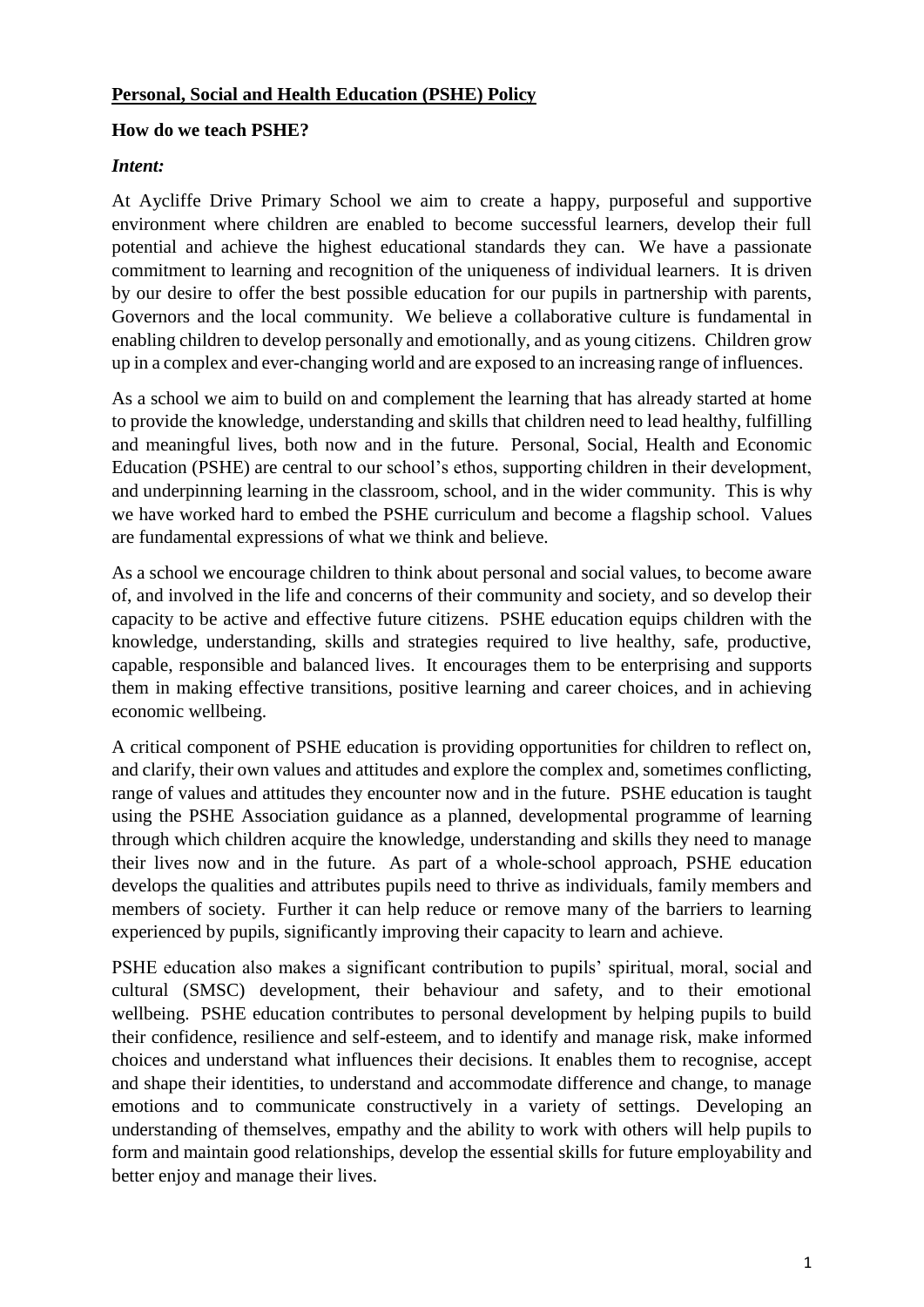# **The overarching aim for PSHE education is to provide pupils with:**

Accurate and relevant knowledge.

Opportunities to turn that knowledge into personal understanding.

Opportunities to explore, clarify and if necessary, challenge, their own and others' values, attitudes, beliefs, rights and responsibilities.

The skills and strategies they need in order to live healthy, safe, fulfilling, responsible and balanced lives.

## **Implementation:**

PSHE education became statutory for all schools from September 2020 and we draw on the PSHE Association's framework to develop our school curriculum and ensure that it meets the needs of our pupils in today's changing society. The framework identifies the key concepts and skills that underpin PSHE education and help us to fulfil our statutory responsibility to support children's spiritual, moral, cultural, mental and physical development, and prepare them for the opportunities, responsibilities and experiences of life. PSHE education is integrated into curriculum plans for science, computing, citizenship and physical education; and is taught as a spiral programme based on three core themes to ensure learning in PSHE is revisited, reinforced and extended in age- and stage-appropriate contexts.

## **Core theme 1: Health and Wellbeing**

In Key Stages 1 and 2, pupils are taught:

What is meant by a healthy lifestyle?

How to maintain physical, mental and emotional health and wellbeing.

How to manage risks to physical and emotional health and wellbeing.

Ways of keeping physically and emotionally safe.

About managing change, such as puberty, transition and loss.

How to make informed choices about health and wellbeing and to recognise sources of help with this.

How to respond in an emergency.

To identify different influences on health and wellbeing.

#### **Core theme 2: Relationships**

In Key Stages 1 and 2, pupils are taught:

How to develop and maintain a variety of healthy relationships within a range of social/cultural contexts.

How to recognise and manage emotions within a range of relationships.

How to recognise risky or negative relationships including all forms of bullying and abuse.

How to respond to risky or negative relationships and ask for help.

How to respect equality and diversity in relationships.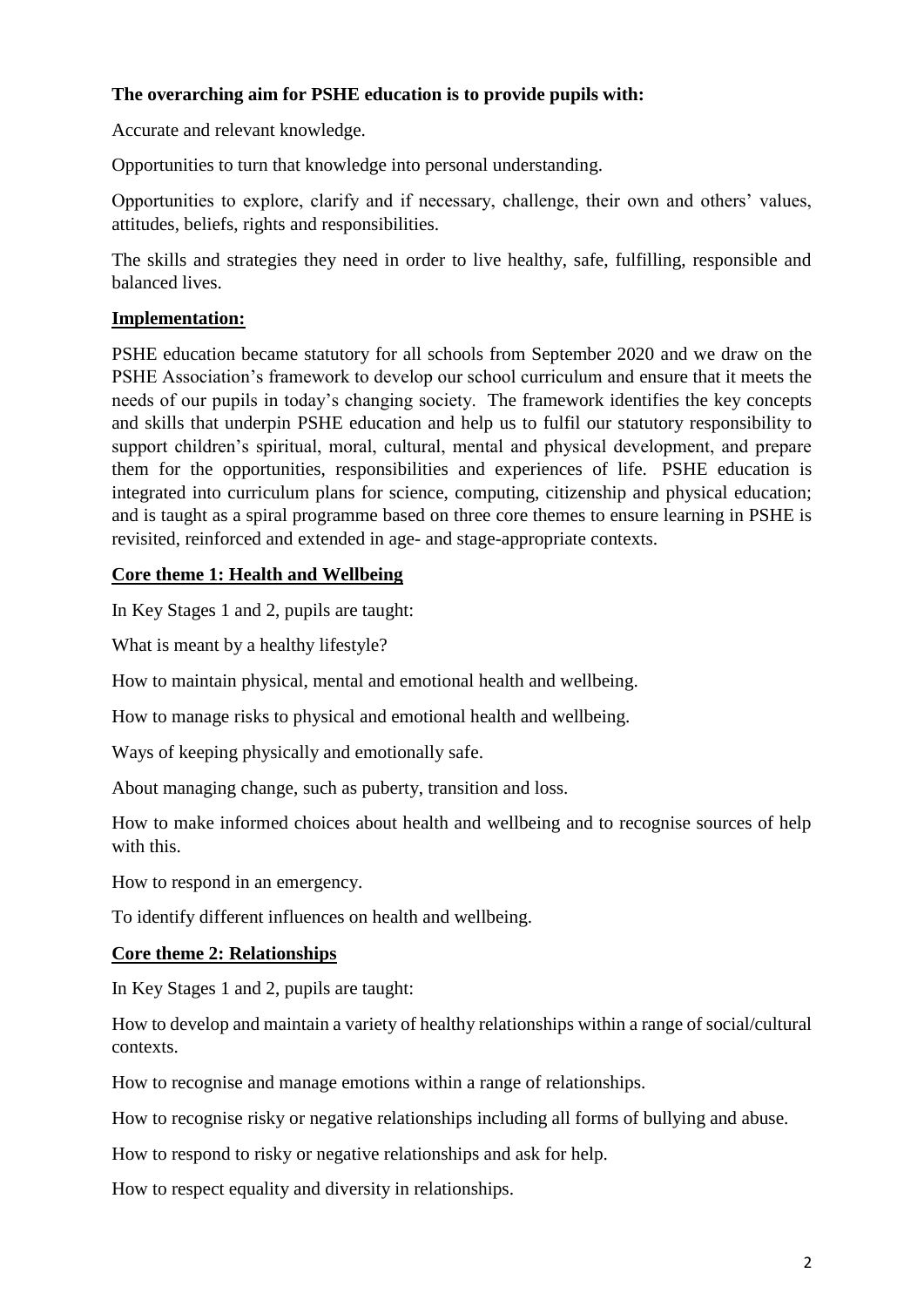## **Core theme 3: Living in the Wider World**

In Key Stages 1 and 2 pupils focus on 'economic wellbeing and being a responsible citizen' and are taught:

About respect for the self and others and the importance of responsible behaviours and actions.

About rights and responsibilities as members of families, other groups and ultimately as citizens.

About different groups and communities.

To respect equality and to be a productive member of a diverse community.

About the importance of respecting and protecting the environment.

About where money comes from, keeping it safe and the importance of managing it effectively.

How money plays an important part in people's lives

A basic understanding of enterprise.

#### **Emotional Wellbeing**

At Aycliffe Primary School, we aim to promote positive Mental Health for every member of our school community including, staff, pupils and families. We pursue this aim using both universal, whole school approaches and specialised, targeted approaches aimed at vulnerable pupils.

To support this, we have a designated person who runs the Pastoral Care programme.

#### **Teaching and Learning**:

PSHE education is taught to all children, whatever their ability, in accordance with the school curriculum policy of providing a broad and balanced education to all children. Teachers provide learning opportunities matched to the needs of children with learning difficulties.

As a health promoting school our culture places teaching and learning in the wider context of the schools' approach to:

Leadership, management and managing change.

Policy development.

Learning and teaching, curriculum planning and resourcing.

School ethos, culture, environment and SMSC development.

Giving children a voice.

Provision of support services for pupils.

Staff continuing professional development (CPD), health and wellbeing.

Partnerships with parents/carers, local communities, external agencies and volunteers to support pupils' health and wellbeing.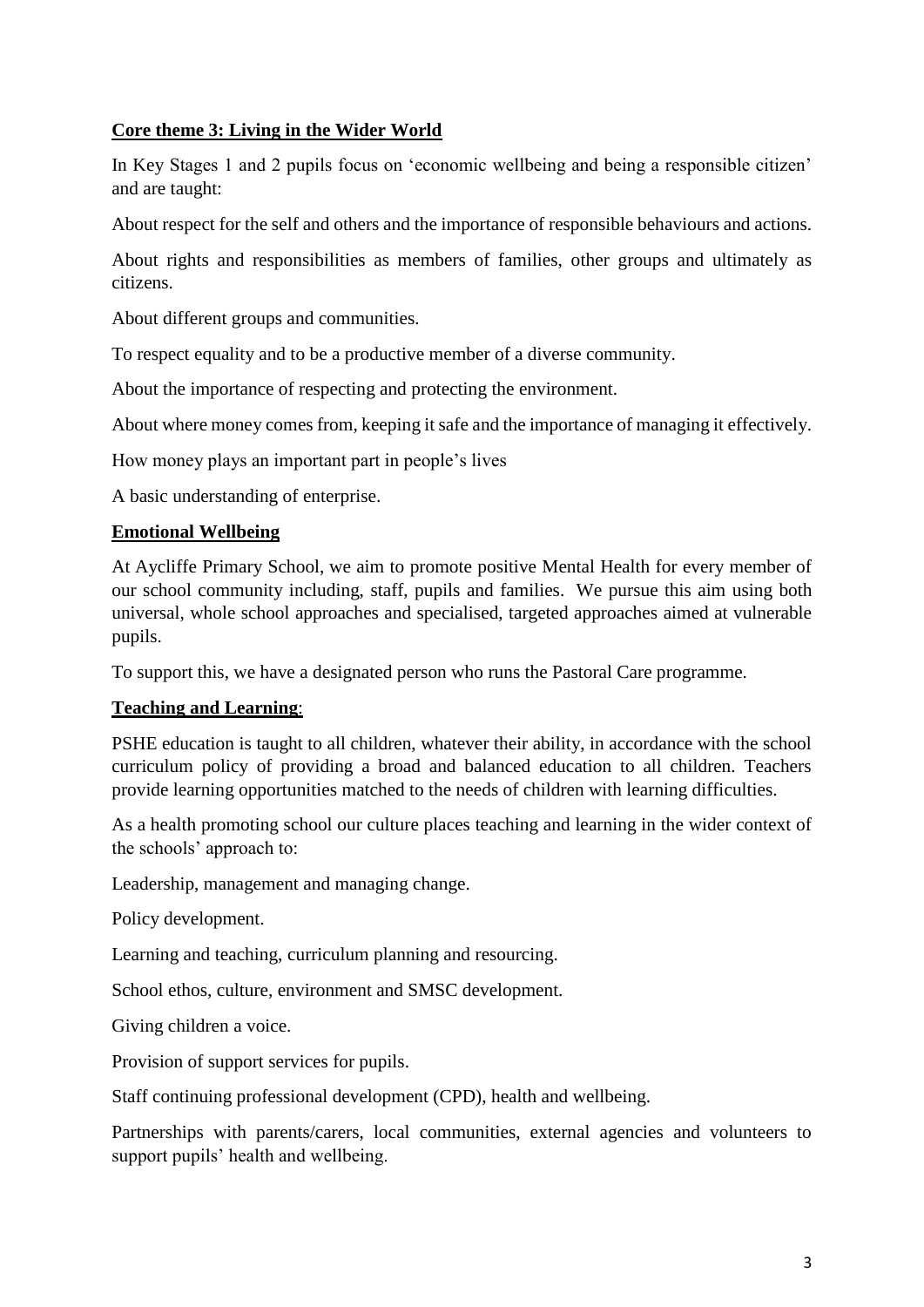# **Early Years Foundation Stage**:

Personal social and emotional development in the EYFS. Personal, social and emotional development (PSED) supports children to learn to get on with others and make friends, understand and talk about feelings, learn about 'right' and 'wrong', develop independence and ultimately feel good about themselves.

# **Impact:**

Recording and monitoring impact and outcomes:

During Key Stages 1 and 2 pupils gradually build on the skills, attitudes and values, knowledge and understanding they have started to acquire and develop during the Early Years Foundation Stage. PSHE education offers learning opportunities and experiences which reflect the increasing independence, and physical and social awareness of our pupils as they move through the primary phase. They learn skills to develop effective relationships, assume greater personal responsibility and keep themselves safe. It is important to remain flexible as events such as bereavement might require learning to be drawn from Key Stage 2 into Key Stages 1. PSHE education assists pupils to cope with the changes at puberty, introduces them to a wider world and enables them to make an active contribution to their communities.

Our school uses the PSHE Association programme as a basis for curriculum planning as well as the units of work. PSHE education is taught by class teachers who take responsibility for planning, resourcing and delivering the PSHE curriculum. Beyond the planned programme for PSHE education, the curriculum provides children with a variety of experiences that have the potential to promote their personal, social development and economic education. These include:

- Assemblies of Celebration
- Circle time
- Sports clubs and participating in inter-school and county tournaments  $&$  competitions
- Drama and music activities and productions
- Residential visits and day trips
- Clubs singing, drama, art & craft, mindfulness, first aid, yoga & active citizens
- Social and fund-raising events
- Theme days/events, for example Arts week, World Book Day, Subject days
- Mini enterprise projects
- Charity events
- Leadership opportunities, for example Playground Leaders, representatives on our School Council, Eco-school Council and PE & Sports leaders.

PSHE education gives children specific opportunities to explore the range of attitudes and values in society, and to consider the kind of society they want to live in. Through exploration and discussion of topical political, spiritual, moral, social and cultural issues they develop skills and attitudes that promote:

Empathy and a willingness to perceive and understand the interests, beliefs and viewpoints of others.

A willingness and ability to apply reasoning skills to problems and to value a respect for truth and evidence in forming or holding opinions.